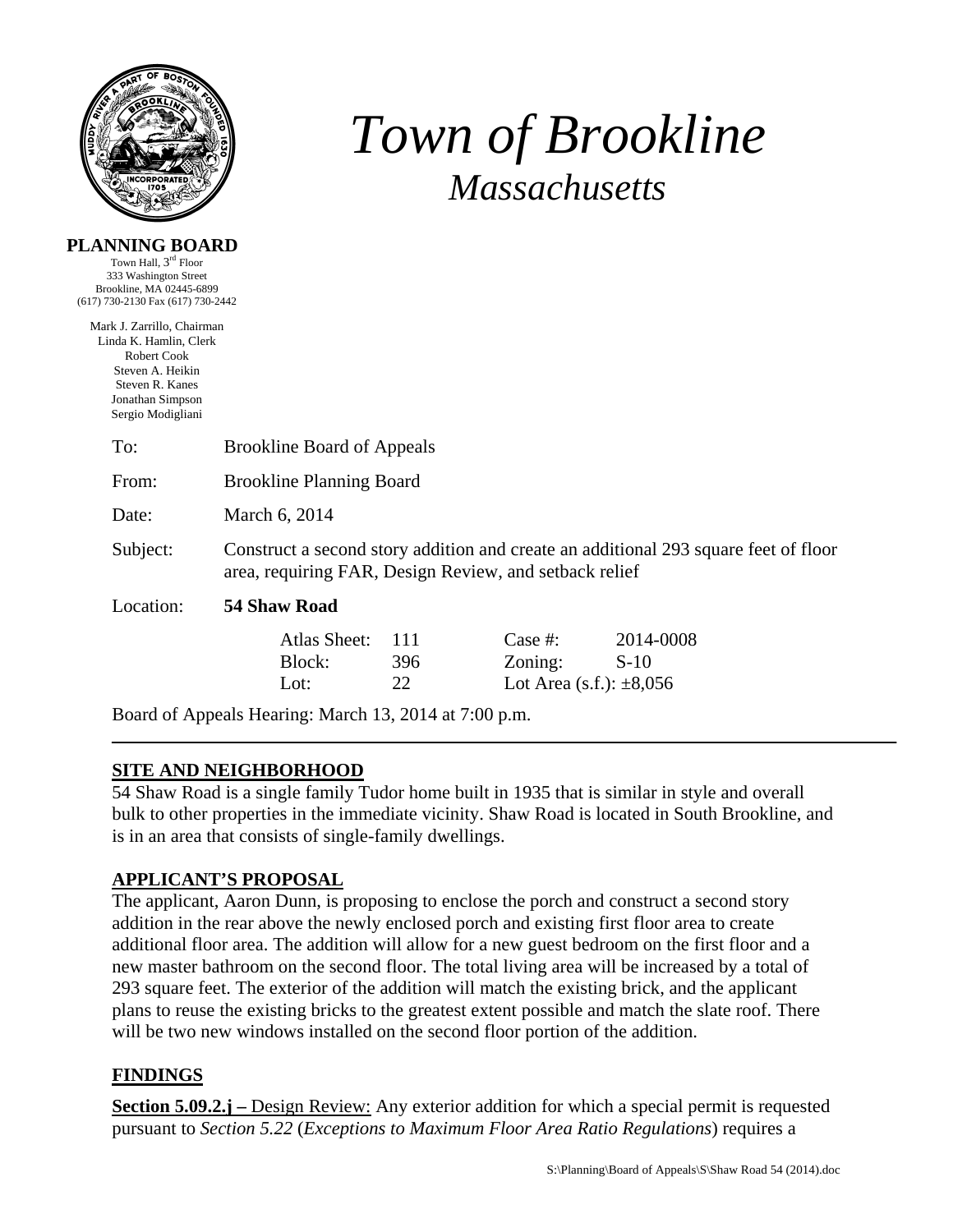special permit subject to the design review standards listed under *Section 5.09.4(a-l)*. The applicant has provided a Community and Environmental Impact Statement. The most relevant sections of the design review standards are described below:

- *a. Preservation of Trees and Landscape:* This proposal will not disturb any of the existing trees or landscaping.
- *b. Relation of Buildings to Environment:* The proposed addition is planned for the rear of the dwelling and the massing fits the residential scale of the neighborhood and the existing dwelling.
- **c.** *Relation of Buildings to the Form of Streetscape and the Neighborhood*: The proposed addition will not affect the streetscape as it will not be very visible from the street.

**Section 5.22.3.c** – Exceptions to Maximum Floor Area Ratio (FAR) for Residential Units **Section 5.43** – Exceptions to Yard and Setback Regulations **Section 5.70 –** Rear Yard Requirements **Section 5.71 –** Projections into the Rear Yard

| <b>Floor Area</b>        | <b>Required</b> | <b>Existing</b> | <b>Proposed</b> | <b>Finding</b>   |  |
|--------------------------|-----------------|-----------------|-----------------|------------------|--|
| <b>Floor Area Ratio</b>  | 0.30            | .408            | .444            |                  |  |
| (% of allowed)           | l 00%           | l 36%           | 148%            | Special Permit*  |  |
| Floor Area (s.f.)        | 2,416           | 3,287           | 3,580           |                  |  |
| <b>Rear Yard Setback</b> | 30'             | 28.2'           | 28.2'           | Special Permit** |  |

\* Under **Section 5.22.3.c** the Board of Appeals may grant by special permit to increase floor area up to 350 s.f. if the resulting gross floor area of the building is less than 150% of the permitted gross floor area.

\*\* Under **Section 5.43**, the Board of Appeals by special permit may waive yard and setback requirements if appropriate counterbalancing amenities are provided.

## **Section 8.02.2 –** Alteration or Extension

A special permit is required to alter a pre-existing non-conforming structure or use.

# **PLANNING BOARD COMMENTS**

The Planning Board is supportive of this proposal to increase the total floor area in the existing single-family dwelling by 293 square feet. The addition is attractively designed and will create useable space within the dwelling. The applicant appears to meet the standards for an increase of floor area of up to 350 square feet. The footprint of the dwelling will not be increased, but requires a special permit for setback relief due to the second floor addition. The Planning Board recommends that the applicant install additional landscaping as a counterbalancing amenity.

# **Therefore, the Planning Board recommends approval of the plans by SilverDog LTD., dated 12/12/13, and the site plan by Peter Nolan & Associates LLC, dated 12/12/13, subject to the following conditions:**

- 1. Prior to the issuance of a building permit, final floor plans and elevations shall be submitted to the Assistant Director of Regulatory Planning for review and approval.
- 2. Prior to the issuance of a building permit, a final landscape plan indicating all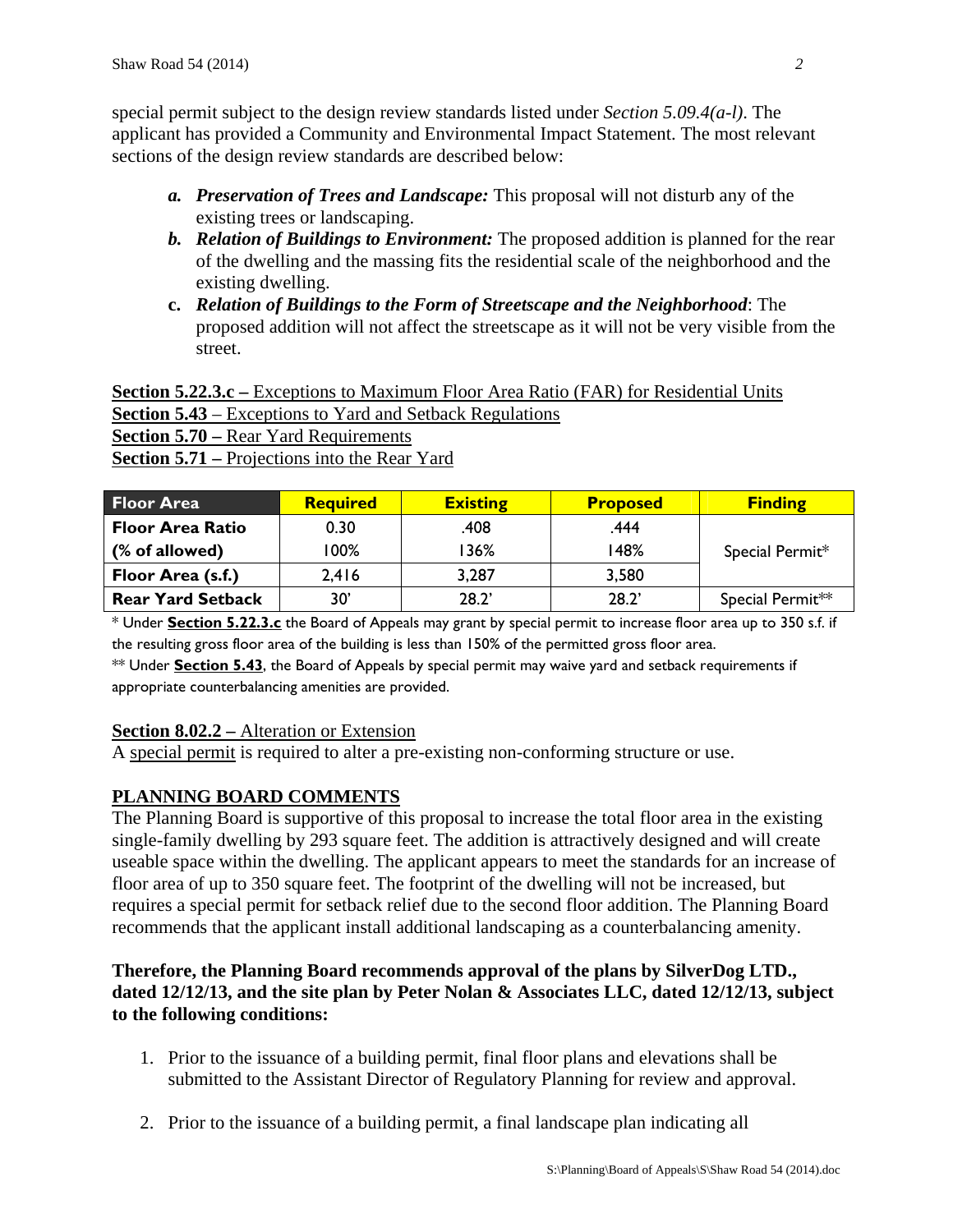counterbalancing amenities shall be submitted to the Assistant Director of Regulatory Planning for review and approval.

3. Prior to the issuance of a building permit, the applicant shall submit to the Building Commissioner for review and approval for conformance to the Board of Appeals decision: 1) a final site plan stamped and signed by a registered engineer or land surveyor; 2) final building elevations and floor plans stamped and signed by a registered architect; and 3) evidence that the Board of Appeals decision has been recorded at the Registry of Deeds.



54 Shaw Road front façade